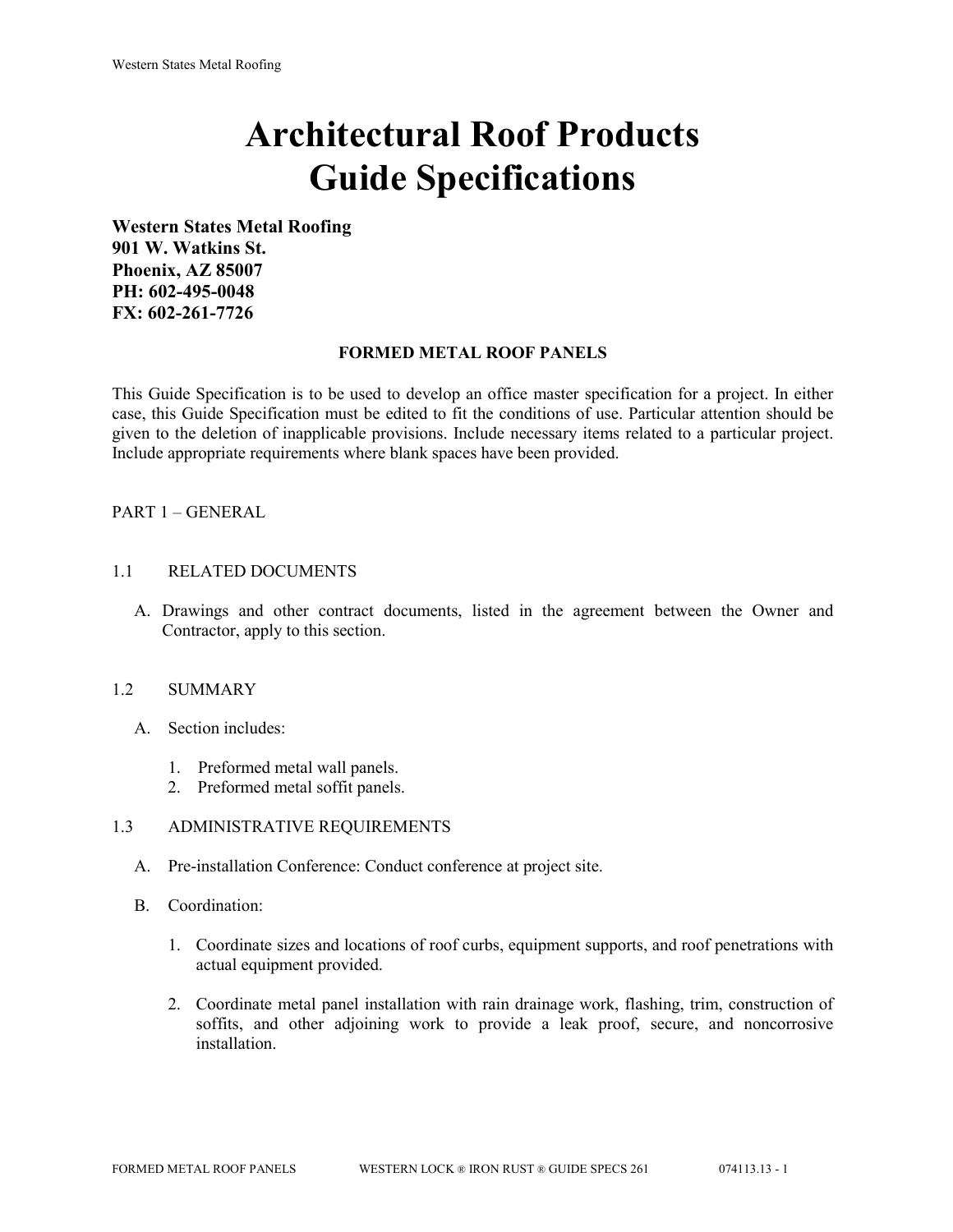## 1.4 SUBMITTALS

- A. Product Data:
	- 1. Include construction details, material descriptions, dimensions of individual components and profiles and finishes for each type of panel and accessory.
- B. Shop Drawings:
	- 1. Include fabrication and installation layouts of metal panels; details of edge conditions, joints, panel profiles, corners, anchorages, attachment system, trim, flashings, closures, accessories and special details.
	- 2. Accessories: Include details of the flashing, trim, and anchorage systems, at a scale of not less than 1-1/2 inches per 12 inches.
- C. Samples:
	- 1. Metal Panels: 12 inches long by actual panel width. Include fasteners, closures, and other metal panel accessories.
- D. Qualification Data: For Installer.
- E. Product Test Reports: For each product, for tests performed by a qualified testing agency.
- F. Filed quality control reports.
- G. Sample Warranties: For special warranties.
- 1.5 QUALITY ASSURANCE
	- A. Installer Qualifications: An entity that employs installers and supervisors who have a minimum of 3 years' experience in the installation of metal roof / wall panels.
	- B. Mockups: Build mockup; to verify selections made under sample submittals and to demonstrate aesthetic effects and set quality standards for fabrication and installation.
- 1.6 DELIVERY, STORAGE AND HANDLING
	- A. Deliver components, metal panels and other manufactured items so as not to be damaged or deformed. Package metal panels for protection during transportation and handling.
	- B. Store metal panels in a manner to prevent bending, warping, twisting and surface damage.
	- C. Stack metal panels horizontally on platforms or pallets, covered with suitable weather tight and ventilated covering. Store metal panels to ensure dryness with positive slope for drainage of water. Do not store metal panels in contact with other materials that might cause staining, denting or other surface damage.
	- D. Retain strippable protective covering on metal panels during installation.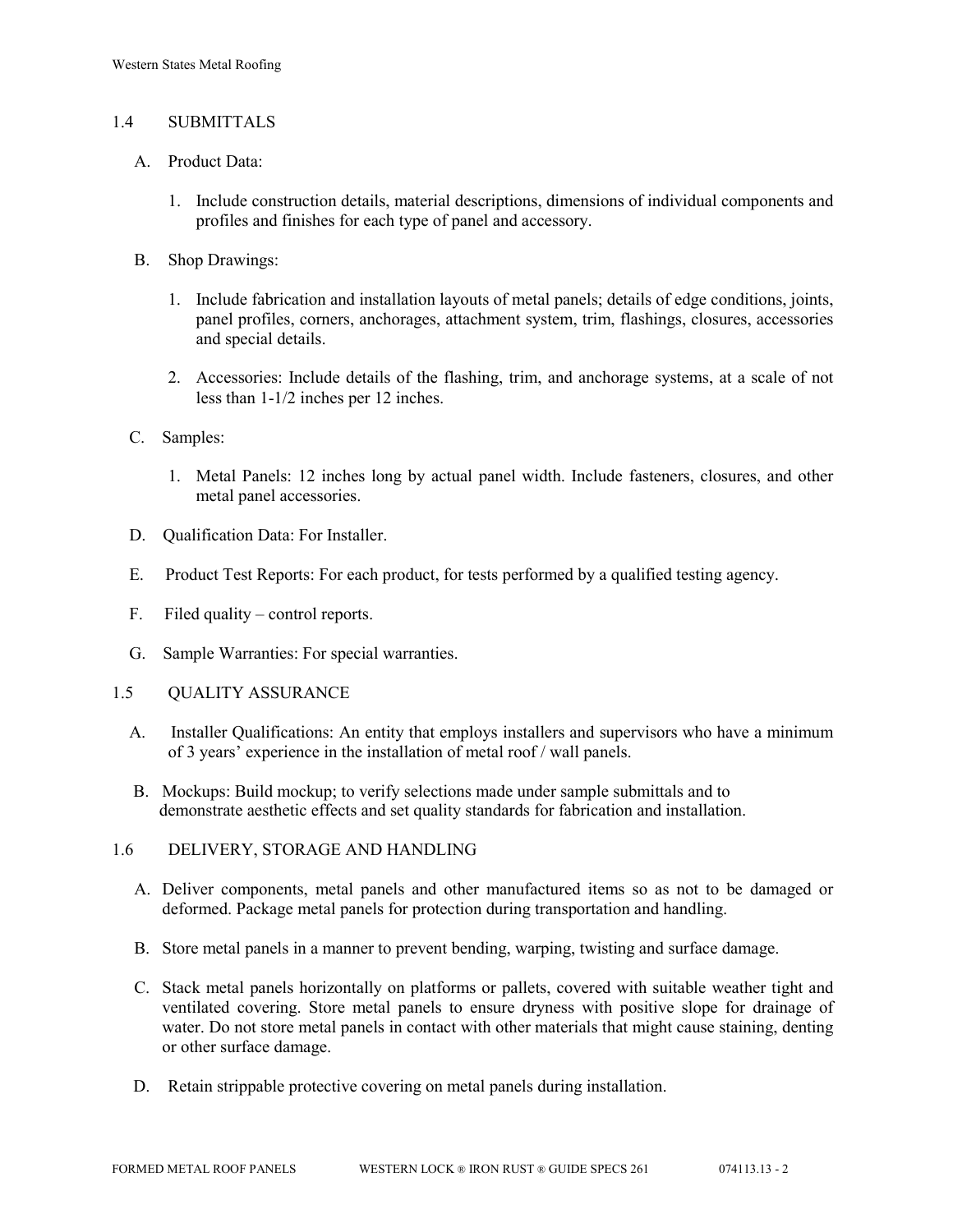## 1.7 FIELD CONDITIONS

A. Weather Limitations: Proceed with installation only when existing and forecasted weather conditions permit assembly of metal panels to be performed according to manufacturers' written instructions and warranty requirements.

## 1.8 WARRANTY

- A. MANUFACTURER'S PRODUCT WARRANTY
	- 1. Manufacturer's standard coating performance warranty, as available for specified installation and environmental conditions. (Contact a WSMR Representative to determine actual warranty criteria)

# B. CONTRACTORS WARRANTY

1. Warrant panels, flashings, sealants, fasteners, and accessories against defective materials and/ or workmanship, to remain watertight and weatherproof with normal usage for two (2) years following Project Substantial Completion date.

## PART 2 – PRODUCTS

## 2.1 MANUFACTURER

 A. Western States Decking, Inc., DBA - Western States Metal Roofing, 901 W. Watkins St., Phoenix, AZ 85007; Ph: (877) 787-5467, Fax: (602) 261-7726.

Email: [sales@paintedrustedroofing.com](mailto:sales@paintedrustedroofing.com) Website: [www.paintedrustedroofing.com](http://www.paintedrustedroofing.com/)

B. Substitutions: In accordance with contract documents.

#### 2.2 METAL ROOF PANELS

- A. Western Lock ®; Concealed Fastener Metal Roof Panels: Metal roof panels consisting of formed metal sheet with vertical ribs at panel edges, installed by lapping and interlocking edges of adjacent panels, and attaching panels to supports / substrate using concealed clips and fasteners.
	- 1. Panel Designation: Western Lock ®
	- 2. ASTM A653 Galvanized G-90 Minimum
		- a. Nominal Thickness: [26 gauge]
		- b. Exterior Finish Available In: Cool Tech ® SMP (Siliconized Modified Polyester)
			- i. Iron Rust ®
	- 3. Grade of Steel:
		- a. 26 Gauge Grade 80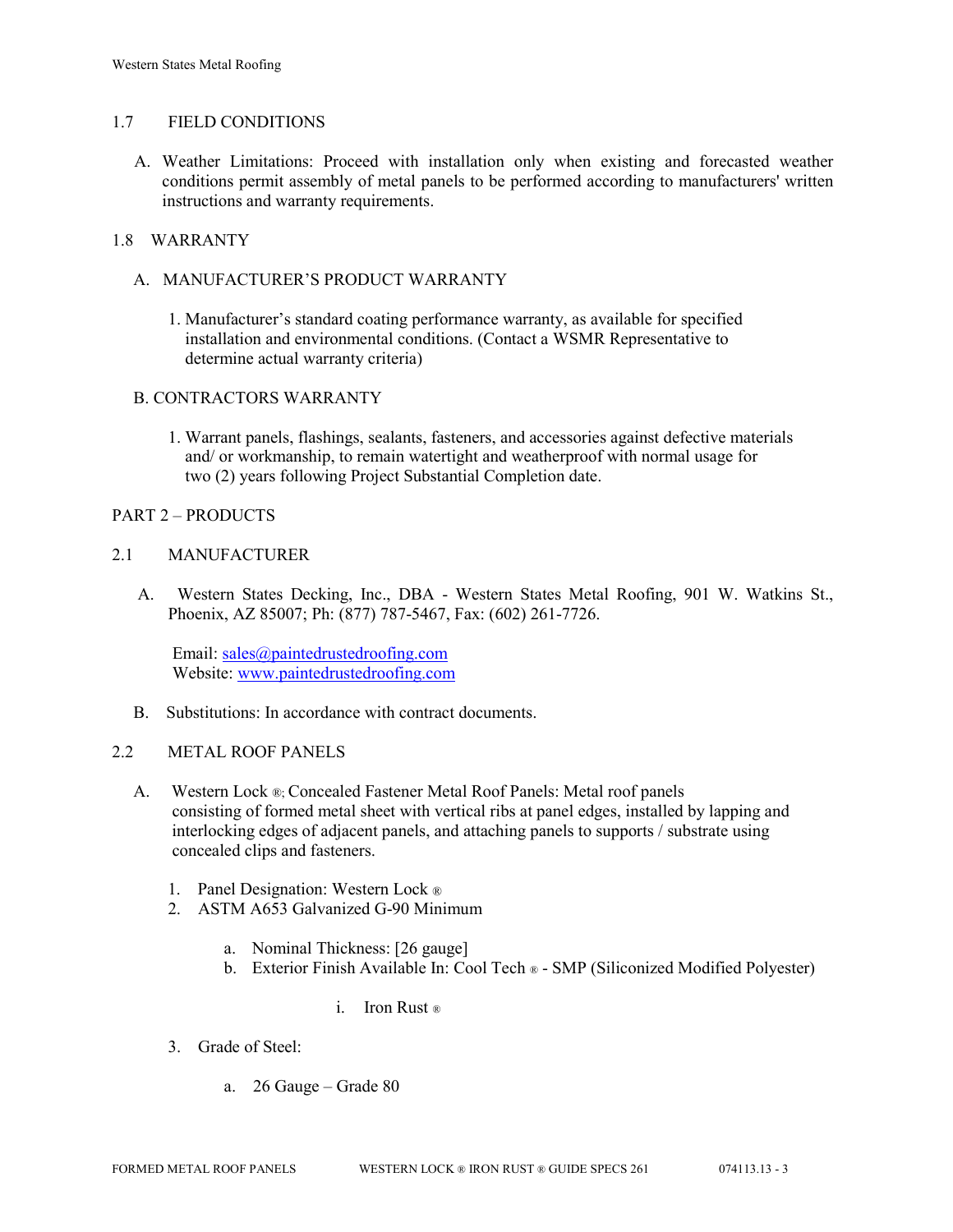- 4. Clips: One- piece fixed to accommodate thermal movement.
- 5. Panel Width: [**12 inches**] [**14 inches**] [**16 inches] [18 inches]** .
	- a. Custom widths can be ordered up to 24 inches.
- 6. Panel Height: 1.75 inches.

# 2.3 ACCESSORIES

- A. Self-Adhering, High- Temperature Underlayment: Provide self-adhering, cold applied, sheet underlayment, a minimum of 30 mils thick, specifically designed to withstand high metal temperatures beneath metal roofing. Provide primer when recommended by underlayment manufacturer.
	- 1. Thermal Stability: Stable after testing at 220 deg F; ASTM D 1970.
	- 2. Low- Temperature Flexibility: Passes after testing at minus 20 deg F; ASTM D 1970.
- B. Miscellaneous Metal Sub framing and Furring: ASTM C 645; cold formed, metallic- coated steel sheet, ASTM A 653/ A 653M, G90 coating designation or ASTM A 792/ A 792M, Class AZ55 aluminum- zinc alloy coating designation unless otherwise indicated. Provide manufacture's standard sections as required for support and alignment of metal panel system.
- C. Panel accessories: Provide components required for a complete, weather tight panel system including trim, clips, flashings, sealants, gaskets, fillers, closure strips, and similar items. Match material and finish of metal panels unless otherwise indicated.
	- 1. Closures: Provide closures at eaves and ridges, fabricated of same metal as metal panels.
	- 2. Backing Plates; Provide metal backing plates at panel end splices, fabricated from material recommended by manufacturer.
	- 3. Closure Strips: Closed-cell, expanded, cellular, rubber or cross linked, polyolefin-foam or closed-cell laminated polyethylene; minimum I -inch-thick, flexible closure strips; cut or pre-molded to match metal panel profile. Provide closure strips where indicated or necessary to ensure weather tight construction.
- D. Flashing and Trim: Provide flashing and trim formed from same material as metal panels as required to seal against weather and to provide finished appearance. Finish flashing and trim with same finish systems adjacent metal panels.
- E. Panel Fasteners: Self-tapping screws designed to withstand design loads. Provide EPDM or PVC sealing washers for exposed fasteners.
- F. Panel Sealants: Provide sealant type recommended by manufacturers that are compatible with panel materials, are non-staining and do not damage panel finish.
- G. Metal Protection: When dissimilar metals contact each other or corrosive substrates, protect against galvanic.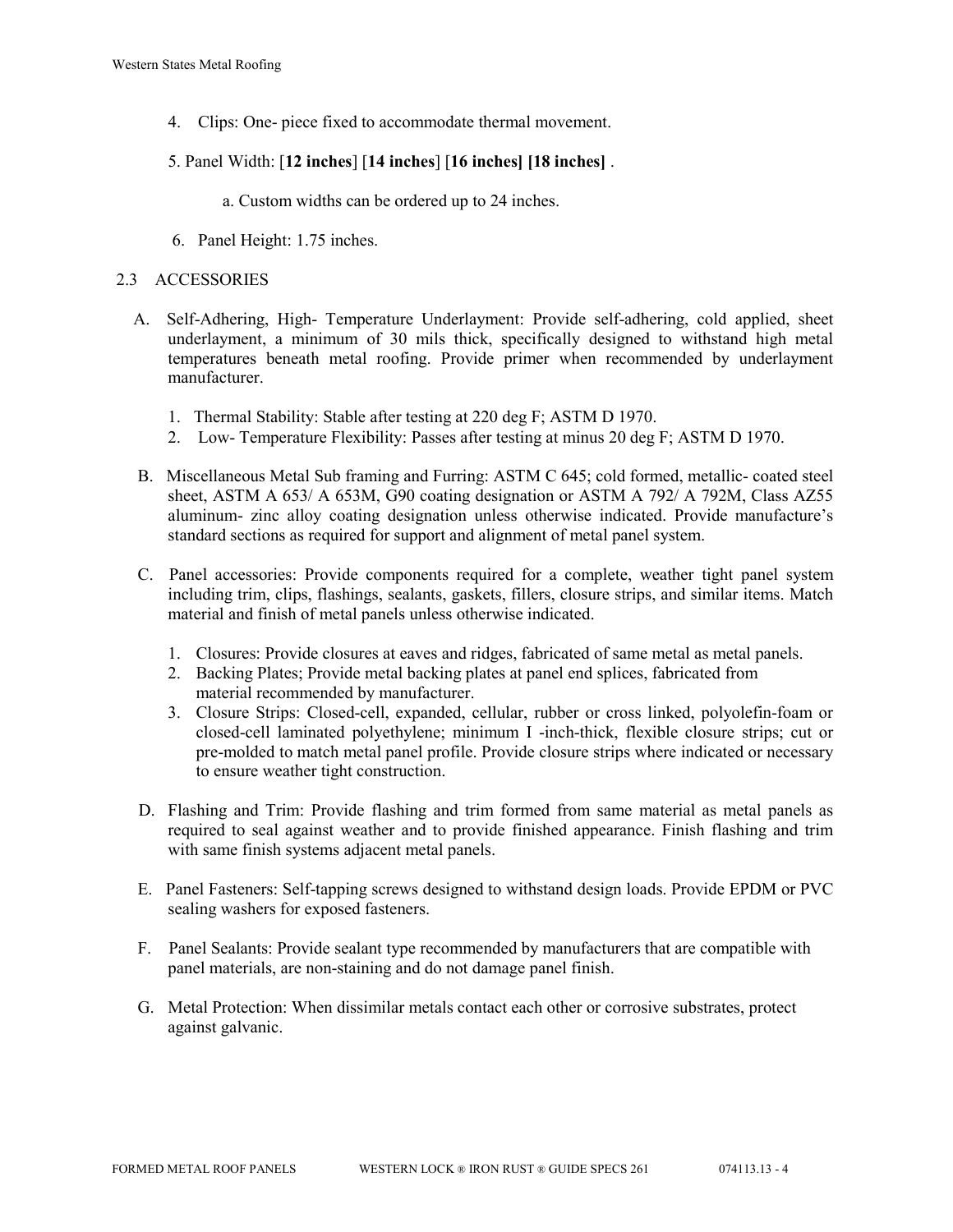# 2.4 FABRICATION

- A. General: Fabricate and finish metal panels and accessories at the factory, by manufacturers standard procedures and processes, as necessary to fulfill indicated performance requirements demonstrated by laboratory testing. Comply with indicated profiles and with dimensional and structural requirements.
- B. Provide panel profile, including major ribs and intermediate stiffening ribs, if any, for full length of panel.
- C. Sheet Metal Flashing and Trim: Fabricate flashing and trim to comply with manufacturer's recommendations and recommendation in SMACNA's "Architectural Sheet Metal Manual" that apply to design, dimensions, metal, and other characteristics of item indicated.

## 2.5 FINISHES

- A. Protect mechanical and painted finishes on exposed surfaces from damage by applying a strippable, temporary protective covering before shipping.
- B. Appearance of Finished Work: Variations in appearance of abutting or adjacent pieces are acceptable if they are within one- half of the range of approved Samples. Noticeable variations in same piece are unacceptable. Variations in appearance of other components are acceptable if they are within the range of approved Samples and are assembled or installed to minimize contrast.
- C. Steel Panels and Accessories:
	- 1. Exterior Finish: Western States Metal Roofing, Iron Rust ®, SMP Paint System, consisting of  $0.15 - 0.30$  mil primer with  $0.70 - 0.90$  base coat and a  $0.10 - 0.50$  mil print coat. Dry film thickness per ASTM D1400.
	- 2. Interior Finish: Standard Polyester backer finish consisting of 0.15 0.25 mil primer coat and a  $0.30 - 0.40$  backer coat with a minimum total dry film thickness of  $0.45 - 0.65$  mil.

# PART 3- EXECUTION

#### 3.1 EXAMINATION

- A. Examine substrates, area, and conditions, with installer present, for compliance with requirements for installation tolerances, metal panel supports, and other conditions affecting performance of the work.
	- 1. Examine wall framing to verify that girths, angles, channels, studs, and other structural panel support members and anchorage have been installed within alignment tolerance required by metal wall panel manufacturer.
	- 2. Examine solid roof sheathing to verify that sheathing joints are supported by framing or blocking and that installation is within flatness tolerances required by metal roof panel manufacture.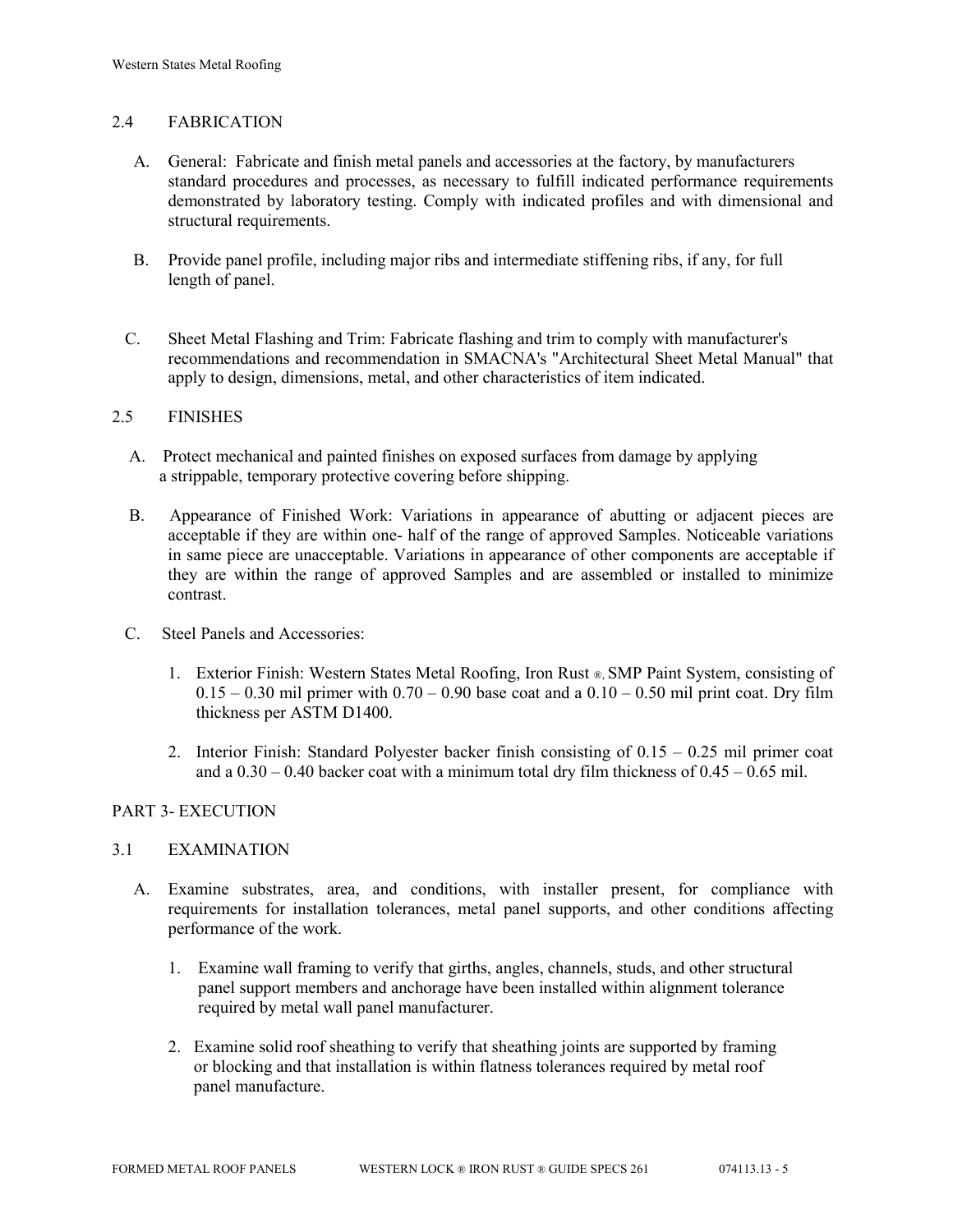- a. Verify that air or water-resistive barriers have been installed over sheathing or backing substrate to prevent air infiltration or water penetration.
- B. Examine roughing-in for components and systems penetrating metal panels to verify actual locations of penetrations relative to seam locations of metal panels before installation.
- C. Proceed with installation only after unsatisfactory conditions have been corrected.

# 3.2 PREPARATION

 A. Miscellaneous Supports; Install sub framing, furring and other miscellaneous panel support members and anchorage according to ASTM C 754 and metal panel manufacturer's written recommendations.

# 3.3 UNDERLAYMENT INSTALLATION

- A. Self- Adhering Sheet Underlayment: Apply primer if required by manufacturer. Comply with temperature restrictions of underlayment manufacturer for installation. Apply at locations indicated on Drawings, wrinkle free, in shingle fashion to shed water, and with end laps of not less than 6 inches staggered 24 inches between courses. Overlap side edges not less than 3- ½ inches. Roll laps with roller. Cover underlayment within 14 days.
- B. Felt Underlayment: Apply at locations indicated [below] [on drawings], in shingle fashion to shed water. And with lapped joints of not less than 2 inches.
	- 1. Apply over the entire roof surface.
	- 2. Apply on roof not covered by self- adhering sheet underlayment. Lap over edges of self adhering sheet underlayment not less than 3 inches, in shingle fashion to shed water.
- C. Slip Sheet: Apply slip sheet over underlayment before installing metal roof panels.
- D. Flashings: Install flashings to cover underlayment to comply with requirements specified in Section 076200 "Sheet Metal Flashing and Trim."

# 3.4 METAL PANEL INSTALLATION

- A. General: Install metal panels according to manufacturer's written instructions in orientation, sizes, and locations indicated. Install panels perpendicular to supports unless otherwise indicated. Anchor metal panels and other components of the work securely in place, with provisions for thermal and structural movement.
	- 1. Shim or otherwise plumb substrates receiving metal panels.
	- 2. Flash and seal metal panels at perimeter of all openings. Fasten with self-tapping screws. do not begin installation until air or water- resistive barriers and flashings that are concealed by metal panels are installed.
	- 3. Install screw fasteners in predrilled holes.
	- 4. Locate and space fastenings in uniform vertical and horizontal alignment.
	- 5. Install flashing and trim as metal panel work proceeds.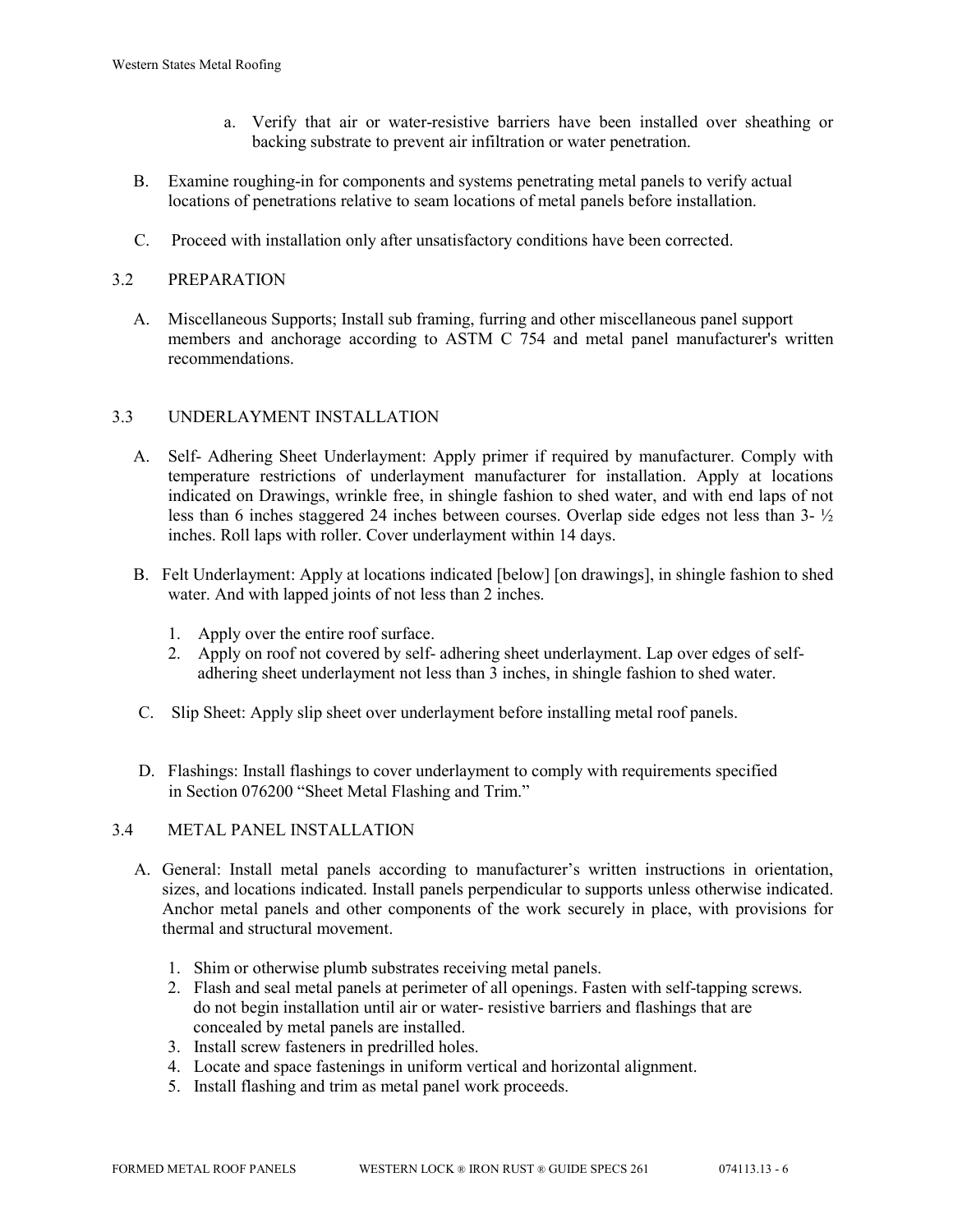- 6. Locate panel splices over, but not attached to, structural supports. Stagger panel splices and end laps to avoid a four – panel lap splice condition.
- 7. Align bottoms of metal panels and fasten with blind rivets, bolts, or self- tapping screws. Fasten flashings and trim around openings and similar elements with self-tapping screws.
- 8. Provide weather tight escutcheons for pipe—and conduit- penetrating panels.
- B. Fasteners:
	- 1. Steel Panels: Use galvanized steel fasteners.
- C. Metal Protection: When dissimilar metals contact each other or corrosive substrates, protect against galvanic action.
- D. Lap-Seam Metal Panels: Fasten metal panels to supports with fasteners at each lapped joint at location and spacing recommended by manufacturer.
	- 1. Lap ribbed or fluted sheets one full rib. Apply panels and associated items true to line for neat and weather tight enclosure.
	- 2. Provide metal backed washers under heads of exposed fasteners bearing on weather side of metal panels.
	- 3. Locate and space exposed fasteners in uniform vertical and horizontal alignment. Use proper tools to obtain controlled uniform compression for positive seal without rupture of washer.
	- 4. Install screw fasteners with power tools having controlled torque adjusted to compress Washer tightly without damage to washer, screw threads or panels. Install screws in predrilled holes.
	- 5. Flash and seal pans with weather closures at perimeter of all openings.
- E. Accessory Installation: install accessories with positive anchorage to building and weather tight Mounting, and provide for thermal expansion. Coordinate installation with flashings and other components.
	- 1. Install components, required for a complete metal panel system including trim, copings, corners, seam covers, flashings, sealants, gaskets, fillers, closure strips and similar items. Provide types indicated by metal wall panel manufacturer; or, if not indicated, provide types recommended by metal panel manufacturer.
- F. Flashing and Trim: Comply with performance requirements manufacturer's written installation instructions, and SMACNA's "Architectural Sheet Metal Manual." Provide concealed fasteners where possible, and set units true to line and level. Install work with laps, joints and seams that are permanently watertight.
	- 1. Install exposed flashing and trim that is without buckling and tool marks, and that is true to line and levels indicated, with exposed edges folded back to form hems. Install sheet metal flashing and trim to fit substrates and achieve waterproof performance.
	- 2. Expansion Provisions: Provide for thermal expansion of exposed flashing and trim. Space movement joint at a maximum of 10 feet with no joints allowed within 24 inches of corner or intersection. Where lapped expansion provisions cannot be used or would not be sufficiently waterproof, form expansion joints of intermeshing hooked flanges, not less than 1 inch deep, filled with mastic sealant (concealed within joints).